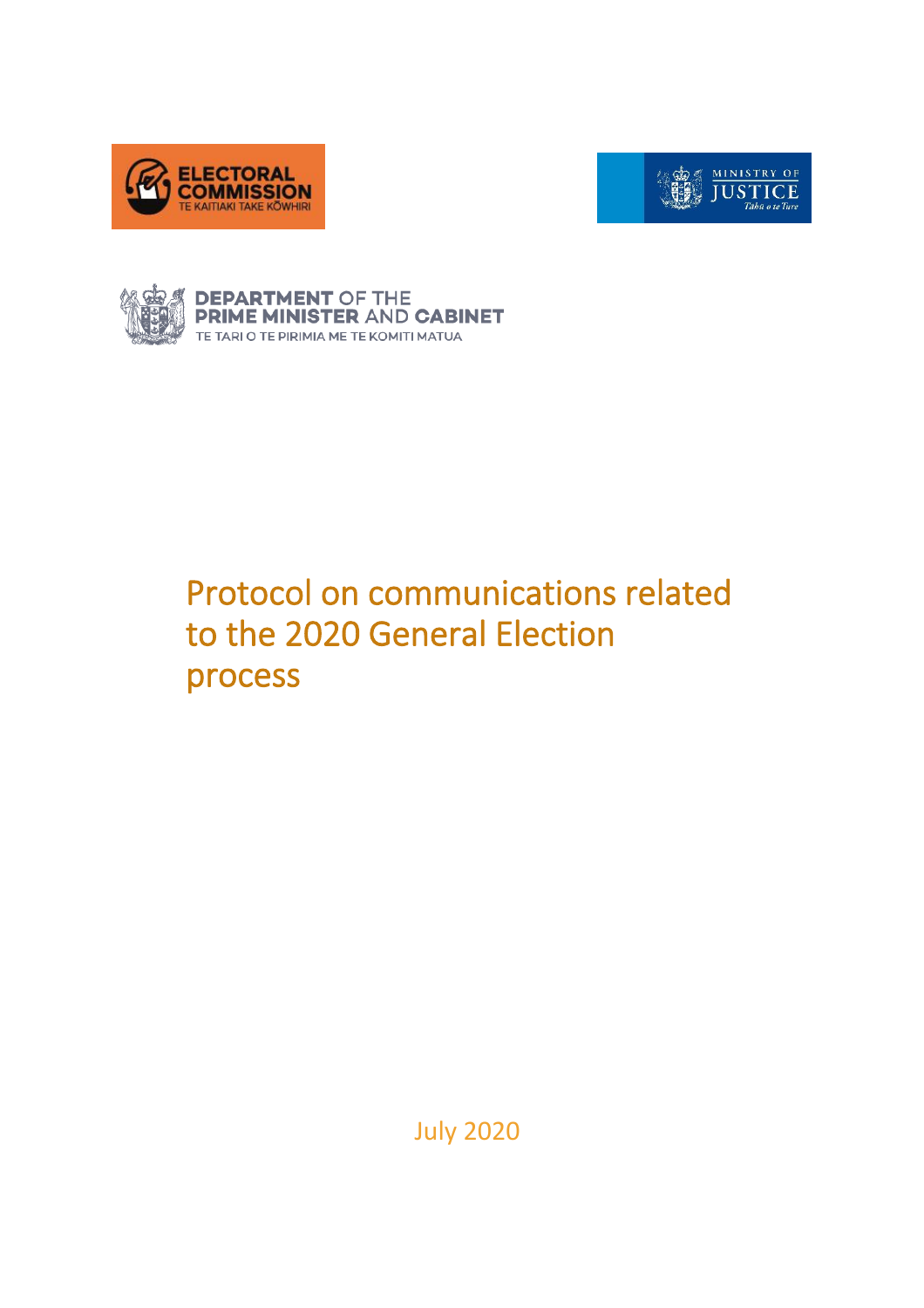# Protocol on communications related to the 2020 General Election process

#### Purpose

- 1. This protocol sets out the respective roles and responsibilities across the Electoral Commission and government agencies in relation to public communications for the 2020 General Election and the referendums (the General Election process).<sup>1</sup> The protocol outlines:
	- which government agencies will officially communicate to the public to support their participation in the General Election process, and how they will do so;
	- the approach to responding to public enquiries for the General Election process;
	- how issues about the integrity of information including the accuracy and transparency of information and complaints about content - will be addressed; and
	- the approach to information sharing between agencies.

#### **Context**

- 2. General elections are at the heart of our democracy. New Zealanders expect to be able to exercise their democratic right to vote and, in doing so*,* their freedom of expression.
- 3. A wealth of information including much that promotes healthy debate is made available in the public domain during election time. This includes contributions from members of the public, media, parties, candidates and third parties.
- 4. A range of media channels and web-enabled platforms have impacted this information domain, both positively and negatively, by dramatically broadening public access to information and providing the ability to share views.
- 5. Government recognises the challenges associated with the integrity of information during an election period. This issue is heightened in 2020 due to the End of Life Choice and Cannabis referendums.
- 6. While government must not impinge on the lawful expression of ideas in the way they communicate with the public, the Electoral Commission and a range of government agencies have pre-existing and defined roles to play in addressing integrity of information during the election period and to support referendums.

 $1$  As per the other election protocols, the 'General Election process' refers to the pre-planning and delivery of the 2020 parliamentary election, as well as the two referendums being held with the 2020 election.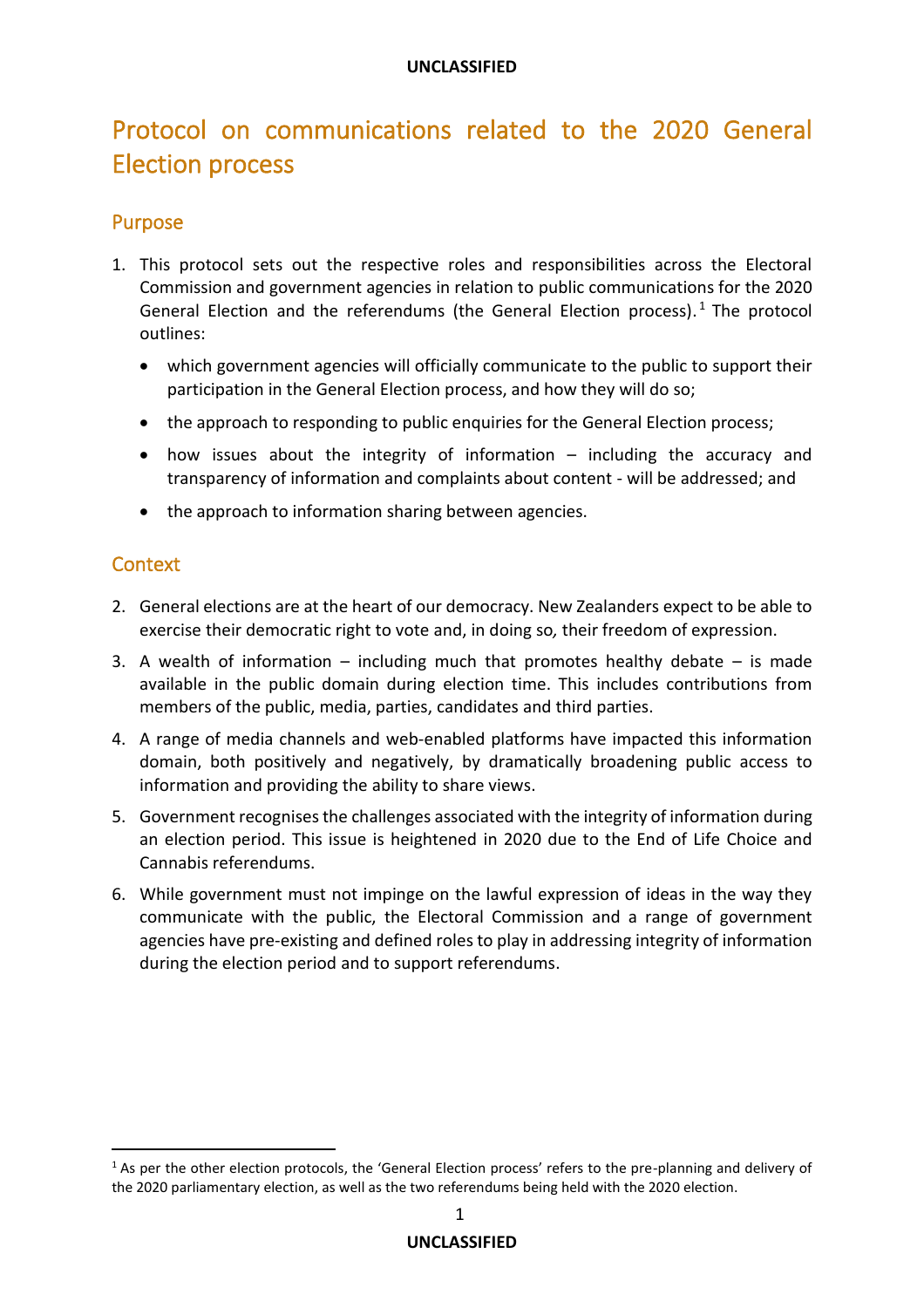7. These agencies and their roles include:

| <b>Agency</b>                                                                 | Role                                                                                                                                                                                                                                                                                                                                                                                                                                                                                   | <b>Mandate or guidance</b>                                                                                                                                                                            |
|-------------------------------------------------------------------------------|----------------------------------------------------------------------------------------------------------------------------------------------------------------------------------------------------------------------------------------------------------------------------------------------------------------------------------------------------------------------------------------------------------------------------------------------------------------------------------------|-------------------------------------------------------------------------------------------------------------------------------------------------------------------------------------------------------|
| <b>Electoral</b><br><b>Commission</b>                                         | Oversees rules around election<br>advertising, which cover traditional<br>channels as well as online mediums.<br>Communicates to the public about the<br>$\bullet$<br>delivery of the General Election and<br>referendums.<br>Includes:<br>core communications around how<br>$\Omega$<br>the public can both enrol and vote<br>developing a communications<br>$\circ$<br>strategy for the General Election<br>process that is effective across<br>local, regional and national levels. | Part 6AA of<br><b>Electoral Act 1993</b><br>covers advertising<br>rules.                                                                                                                              |
| <b>Ministry of Justice</b>                                                    | Provides public information on the<br>topics of the referendums - the<br>Cannabis Legalisation and Control Bill<br>and the End of Life Choice Act 2019.                                                                                                                                                                                                                                                                                                                                |                                                                                                                                                                                                       |
| (Department of<br>the Prime Minister<br>and Cabinet)<br><b>Cabinet Office</b> | Responsible for providing general<br>information about the matters<br>Ministers, departments and other<br>state sector agencies should consider<br>in an election year.                                                                                                                                                                                                                                                                                                                | <b>Cabinet Manual</b>                                                                                                                                                                                 |
| <b>State Services</b><br><b>Commission</b>                                    | Sets out expectations of state servants<br>$\bullet$<br>and agencies in the lead up to, and in<br>the period immediately after, an<br>election.                                                                                                                                                                                                                                                                                                                                        | <b>State Services Act</b><br>$\bullet$<br>1988<br><b>Code of Conduct</b><br>for the State<br><b>Services</b><br>He Arahitanga<br>$\bullet$<br>Pōtitanga Whānui<br><b>General Election</b><br>Guidance |

# Communicating about the General Election process

#### The Electoral Commission provides information about the General Election process

8. Most of the state sector's proactive communications with the public on the General Election process comes from the Electoral Commission. Through its public communications campaign, the Electoral Commission promotes enrolment and voting processes to support the delivery of successful elections.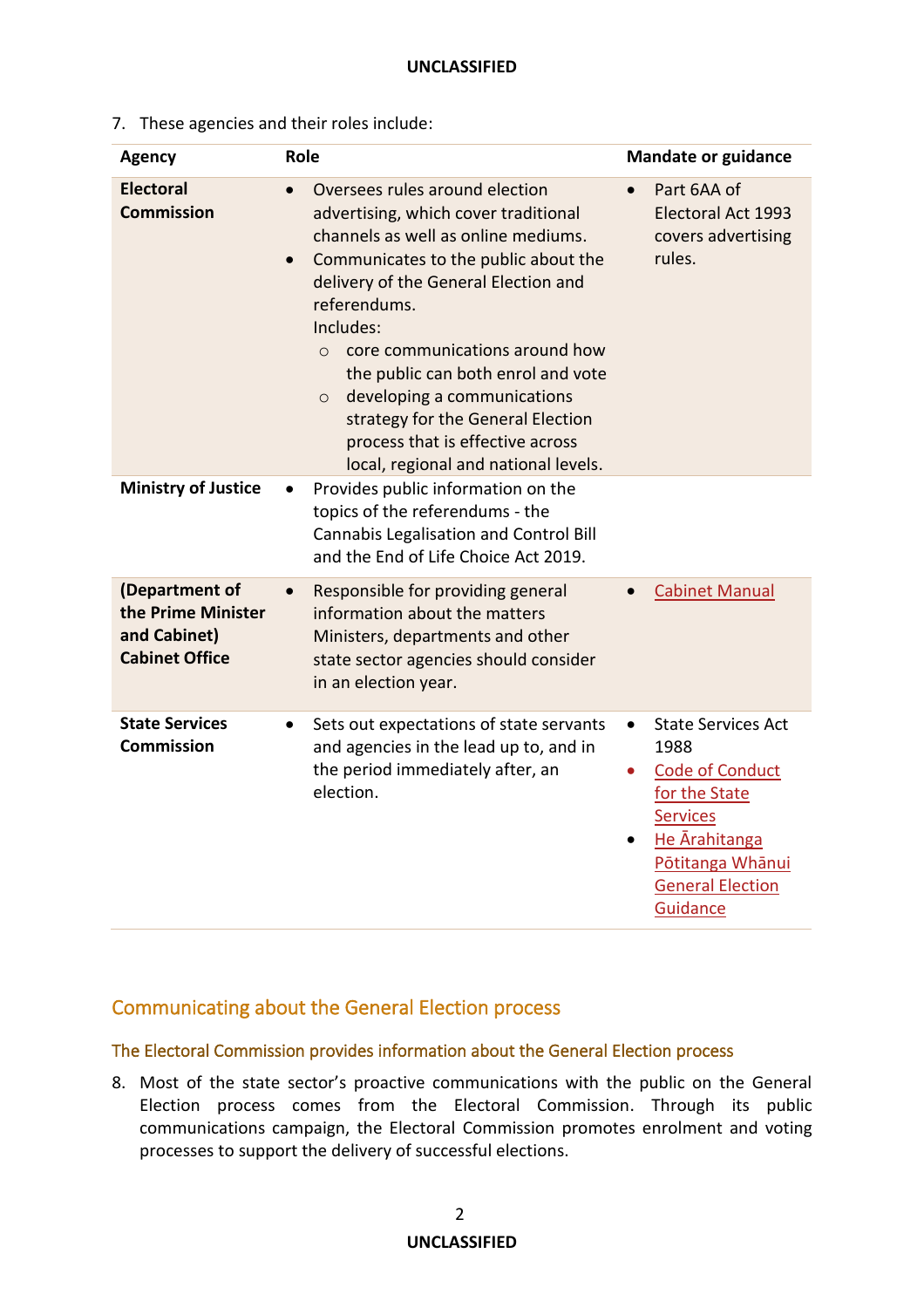- 9. The Electoral Commission's communications around election time are focussed on making it simple and straightforward for people to enrol and vote, as well as improving general understanding of our electoral system.
- 10. The Electoral Commission will communicate with the public through multiple channels:
	- the [www.vote.nz](https://vote.nz/) website, which outlines core information on when, where and how to both enrol and vote;
	- th[e www.elections.nz](https://elections.nz/) website, which provides information about the electoral system and the Commission;
	- through a communications campaign that includes use of television, radio and online campaign material; and
	- written material such as pamphlets, and EasyVote material.
- 11. The Electoral Commission will follow best practice with regards to transparency and accuracy when communicating publicly on the General Election process. This includes ensuring all its communications have promoter statements to ensure the source is publicly attributed. This will enable the public to determine which communications are authentic and accurate from those that may not be.
- 12. To ensure overseas voters receive information, the Electoral Commission will work in partnership with the Ministry of Foreign Affairs and Trade to ensure the communications campaign reaches these voters.

#### The Ministry of Justice provides public information about the topics of the referendums

- 13. The Ministry of Justice is the lead agency for providing public information on the End of Life Choice Act 2019 and Cannabis Legalisation and Control Bill referendums.
- 14. The Ministry of Justice will make explanatory material available online at [www.referendums.govt.nz.](http://www.referendums.govt.nz/) In addition, summary information will be sent out with the Electoral Commission's enrolment update and EasyVote mailouts and will be available in voting places. All material will be strictly factual, unbiased and non-partisan. Materials will not provide opinion, analysis or commentary. Publicity across a range of media will let the public know where to find information.
- 15. The Ministry of Justice will not proactively monitor social media to identify misinformation or enter into any public debate or respond to public comments. Instead, the approach will be to ensure facts about the referendums are made readily available to the public and the media to allow them to come to their own views on any claims about the Cannabis Legalisation and Control Bill or the End of Life Choice Act 2019.
- 16. The Ministry of Justice and the Electoral Commission will coordinate their communications closely.
- 17. The Ministry of Justice will also consult regularly with the Ministry of Health, reflecting the two agencies' shared policy, legislative and public information responsibilities for the two referendums. A separate communication protocol is in place between the Ministry of Justice and the Ministry of Health to guide coordinated and consistent responses and messages in relation to the two referendums.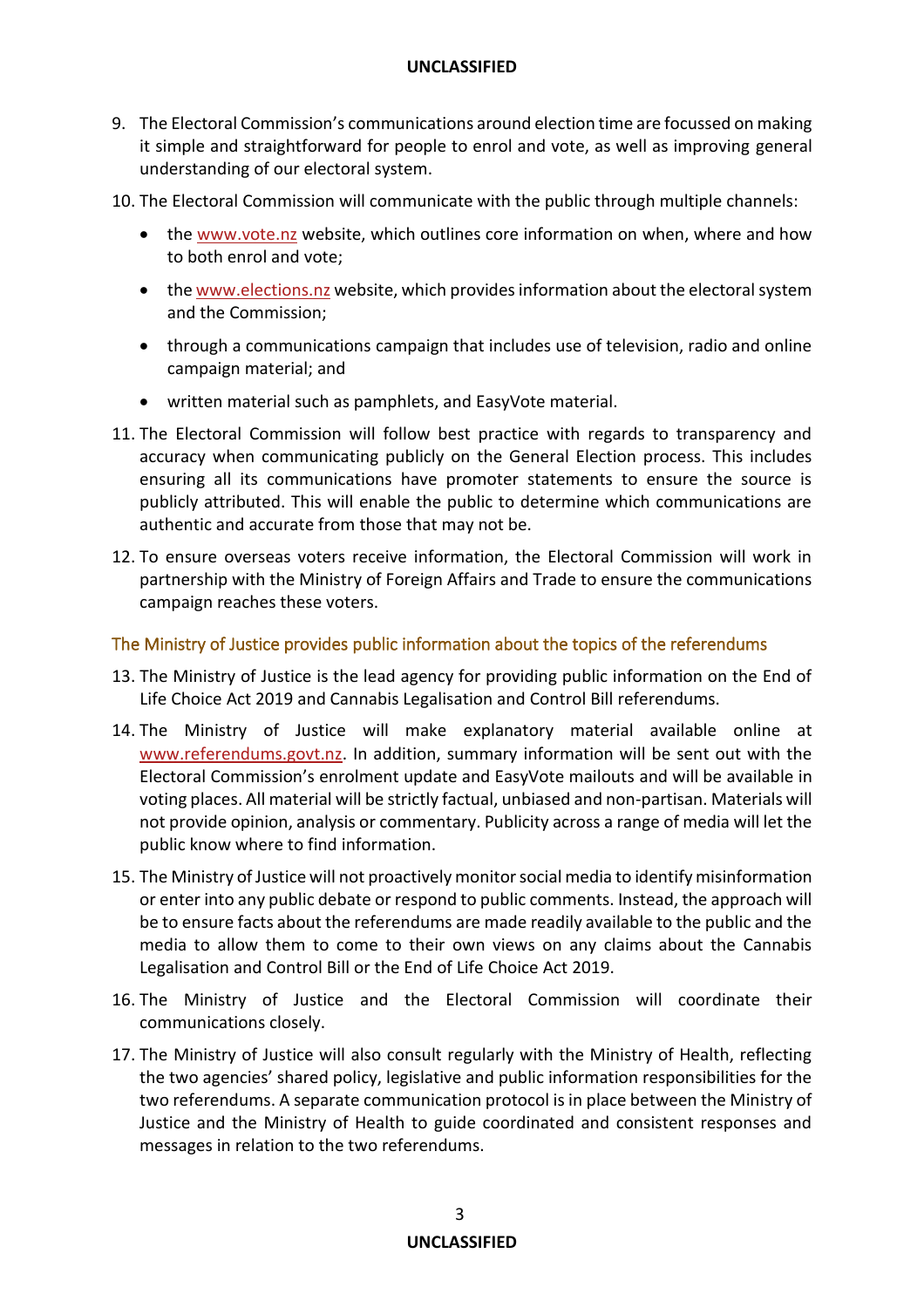#### The role of the Chief Electoral Officer

- 18. The Chief Electoral Officer, as Chief Executive of the Electoral Commission, is responsible for issuing public notifications or making media comment about the conduct of the General Election process. The Chief Electoral Officer will notify the public or make a media response herself, or she may delegate this responsibility to a member of her Senior Leadership Team. As a member of the Electoral Commission Board, the Chief Electoral Officer will also update the Board and involve it as appropriate.
- 19. Specific instances in which the Chief Electoral Officer will consider public notification include if there is a disruptive event that has or could impact the conduct of the election<sup>2</sup>, or should the Electoral Commission be required to seek government agency support for delivery of the election. These instances are further outlined in the respective protocols covering these issues.

# Responding to public enquiries and complaints regarding the General Election and Referendums

#### Public enquiries

- 20. The Electoral Commission and other government agencies receive a high volume of public enquiries over a general election period. Forthe 2020 General Election process, additional public enquiries are expected because of the two referendums.
- 21. The Electoral Commission operates the primary channels for public enquiries on the General Election process, including on the conduct of the referendums. These are:
	- the [www.vote.nz](http://www.vote.nz/) and [www.elections.nz](http://www.elections.nz/) websites; and
	- the free 0800 service (0800 36 76 56).
- 22. The public can contact the Ministry of Justice with enquiries about the public information programme for the referendums by emailing [cannabis@referendums.govt.nz](mailto:cannabis@referendums.govt.nz) or [endoflifechoiceact@referendums.govt.nz](mailto:endoflifechoiceact@referendums.govt.nz) or it can use the free public 0800 service (0800 36 76 56).
- 23. The process for agencies handling enquiries relating to the conduct of the General Election and the referendums is shown in Annex A.

#### **Complaints**

- 24. A complaint could be about multiple factors, for example, an advertisement may not have a promoter statement and there may be concerns about the content.
- 25. The Electoral Commission does not proactively respond to matters related to the content of information outside what is considered content on the conduct of the General Election or referendums. The processes for dealing with public complaints about content outside the General Election are set out in Annex B.

<sup>2</sup> This is outlined in paragraphs 64 – 66 of the *Protocol on the management and response to election disruptions*.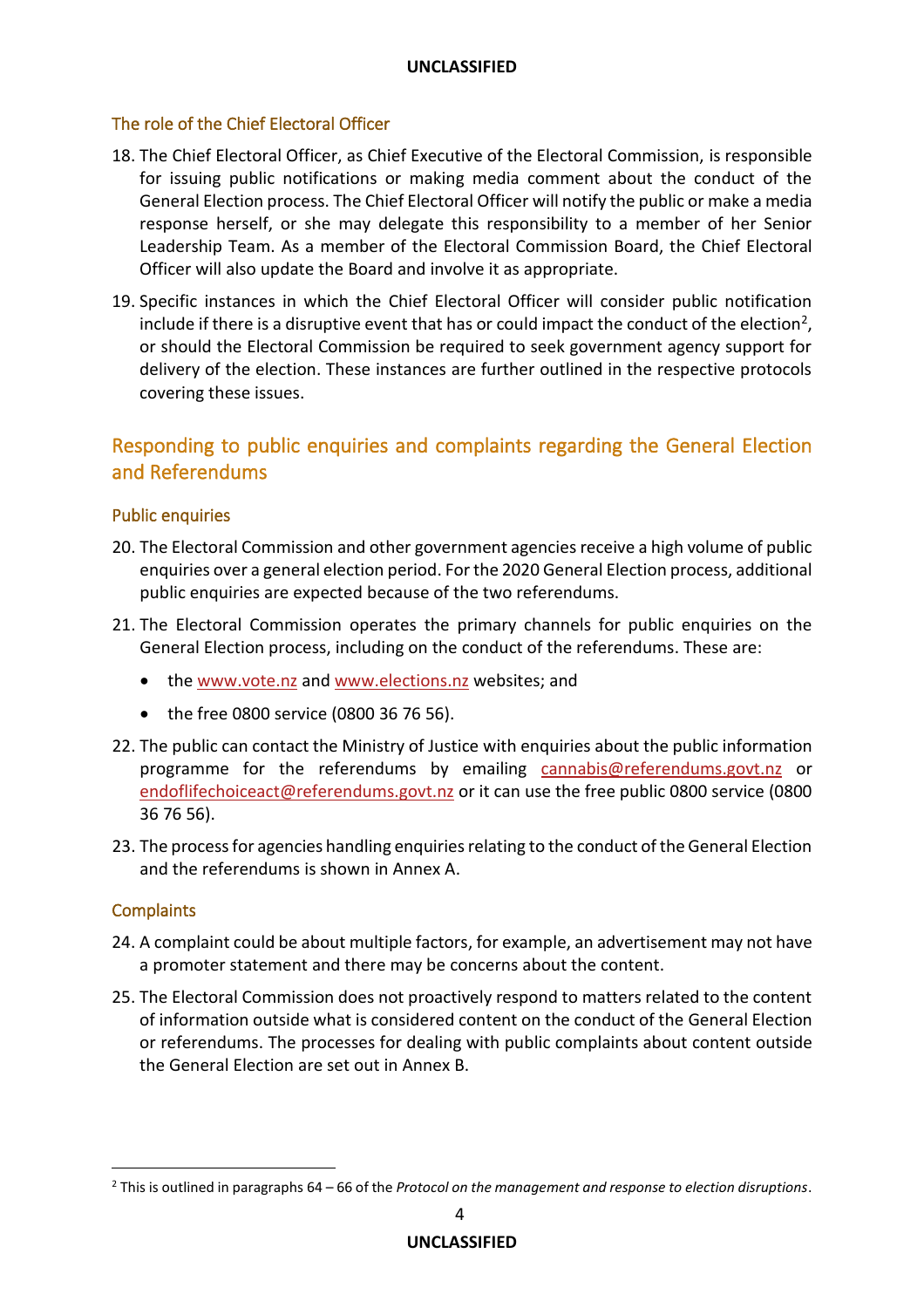# Issues with the integrity of information in the public domain

- 26. Integrity issues with some information about the General Election or the referendums are likely to be of public concern. Most notably, there could be integrity issues raised around the accuracy of information, transparency of information, or complaints about content.
- 27. No government agency, including the Electoral Commission, is responsible for proactively monitoring information that is in the public domain about the General Election or referendums.
- 28. Nevertheless, the Electoral Commission or other government agencies, in the course of their duties, may become aware of questionable information. They may also be referred information by the public in the form of a complaint or enquiry.
- 29. The table below sets out the types of issues that can be investigated and which agency is responsible.

| <b>Example of issue</b>                                                                            | <b>Agency responsibility</b>                                                                                                       |
|----------------------------------------------------------------------------------------------------|------------------------------------------------------------------------------------------------------------------------------------|
| An issue with a promoter statement related to<br>information about the election or the referendums | <b>Electoral Commission</b>                                                                                                        |
| An authorisation issue with an election advertisement                                              | <b>Electoral Commission</b>                                                                                                        |
| A complaint about a television or radio programme about                                            | <b>Broadcasting Standards</b>                                                                                                      |
| the election or the referendums                                                                    | Authority                                                                                                                          |
| A complaint about an advertisement on television on the                                            | <b>Advertising Standards</b>                                                                                                       |
| election or the referendums                                                                        | Authority                                                                                                                          |
| A complaint about the content of a sponsored Facebook                                              | <b>Advertising Standards</b>                                                                                                       |
| post for a political party or candidate                                                            | Authority                                                                                                                          |
| An issue with the placement of an election or referendum                                           | Local authority and                                                                                                                |
| hording                                                                                            | advertiser                                                                                                                         |
| A complaint about unpaid content on Facebook or another<br>social media platform                   | Facebook / social media<br>platform (note the<br><b>Advertising Standards</b><br>Authority does not exercise<br>jurisdiction here) |
| A complaint about content in a newspaper (e.g.<br>New Zealand Herald or www.stuff.co.nz )          | Media Council                                                                                                                      |
| A complaint about a radio advertisement on the                                                     | <b>Advertising Standards</b>                                                                                                       |
| referendums                                                                                        | Authority                                                                                                                          |
| A complaint about a paid or unpaid advertisement in print                                          | <b>Advertising Standards</b>                                                                                                       |
| (e.g. magazine or leaflet) or outdoor billboard                                                    | Authority                                                                                                                          |
| An issue with incorrect information about the conduct of                                           | <b>Electoral Commission and</b>                                                                                                    |
| the election or referendums, e.g. enrolment or voting                                              | <b>Advertising Standards</b>                                                                                                       |
| information                                                                                        | Authority                                                                                                                          |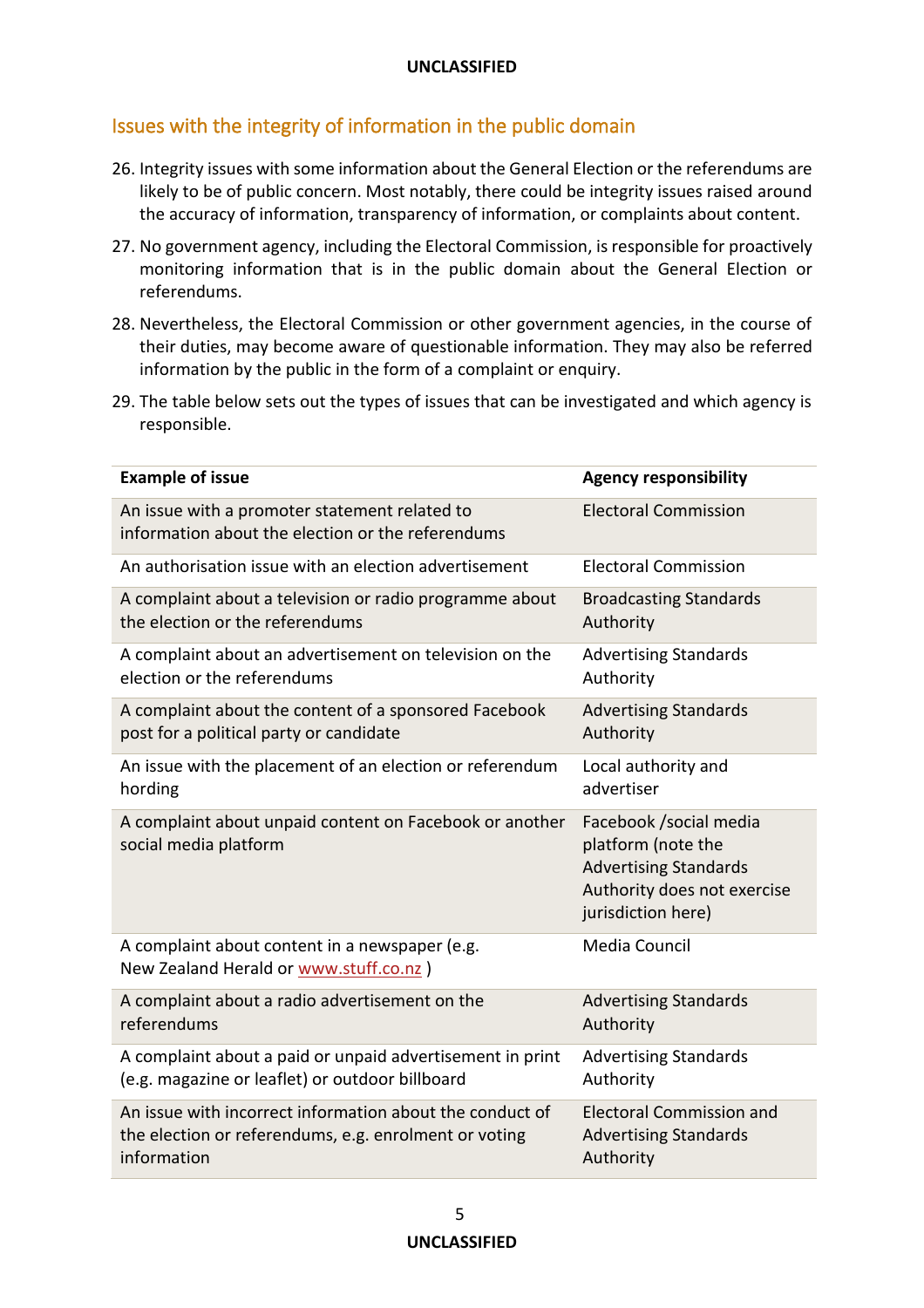| A complaint about serious online harassment                                                                                                          | NetSafe                               |
|------------------------------------------------------------------------------------------------------------------------------------------------------|---------------------------------------|
| An issue with information on the election that may be<br>from a foreign state and negatively impacts New Zealand<br>sovereignty, interests or values | Intelligence and security<br>agencies |

#### Process for managing misleading or inaccurate information related to the General Election and/or referendums

- 30. If a member of the public or an official becomes aware of misleading or inaccurate information about the conduct of the General Election and/or referendums, they should report it to the Electoral Commission. Inaccurate information about the conduct of the General Election and/or referendums includes information that, for example:
	- reports that the election or referendums are no longer being held;
	- provides inaccuracies on the availability, opening hours, or location of certain voting places;
	- provides inaccurate information on the methods of voting in the election or referendums, including on marking ballots and submitting votes, and enrolling.
- 31. The Electoral Commission will decide whether a response is required to address cases based on a range of criteria. These include but are not limited to:
	- whether the item is a one-off information item;
	- the intent of the mis/disinformation, and whether it appears to be intentionally misleading;
	- the level of readership and/or predicted impact on the public of the information item(s);
	- the extent of the inaccuracies in the information item(s); and
	- the level of access to accurate information, either from the Electoral Commission or other sources, that addresses the conduct issues raised in the information item(s).
- 32. In a less serious case, the Electoral Commission may decide that a direct response to the material is not required. For more serious cases, the Electoral Commission will respond, either indirectly or directly to the item, to clarify the correct information relating to the conduct of the election or referendums.
- 33. Should more serious measures be required, the Electoral Commission will consider contacting the platform hosting the material to request a take-down of that material. The Electoral Commission will ensure other government agencies are aware of the issue. If the matter needs to be raised further, the Chief Electoral Officer will call a meeting of relevant Chief Executives to seek their advice on further action.
- 34. In the case of false or incorrect information about the conduct of the End of Life Choice Act 2019 and Cannabis Legalisation and Control Bill referendums, the Electoral Commission will keep the Ministry of Justice informed.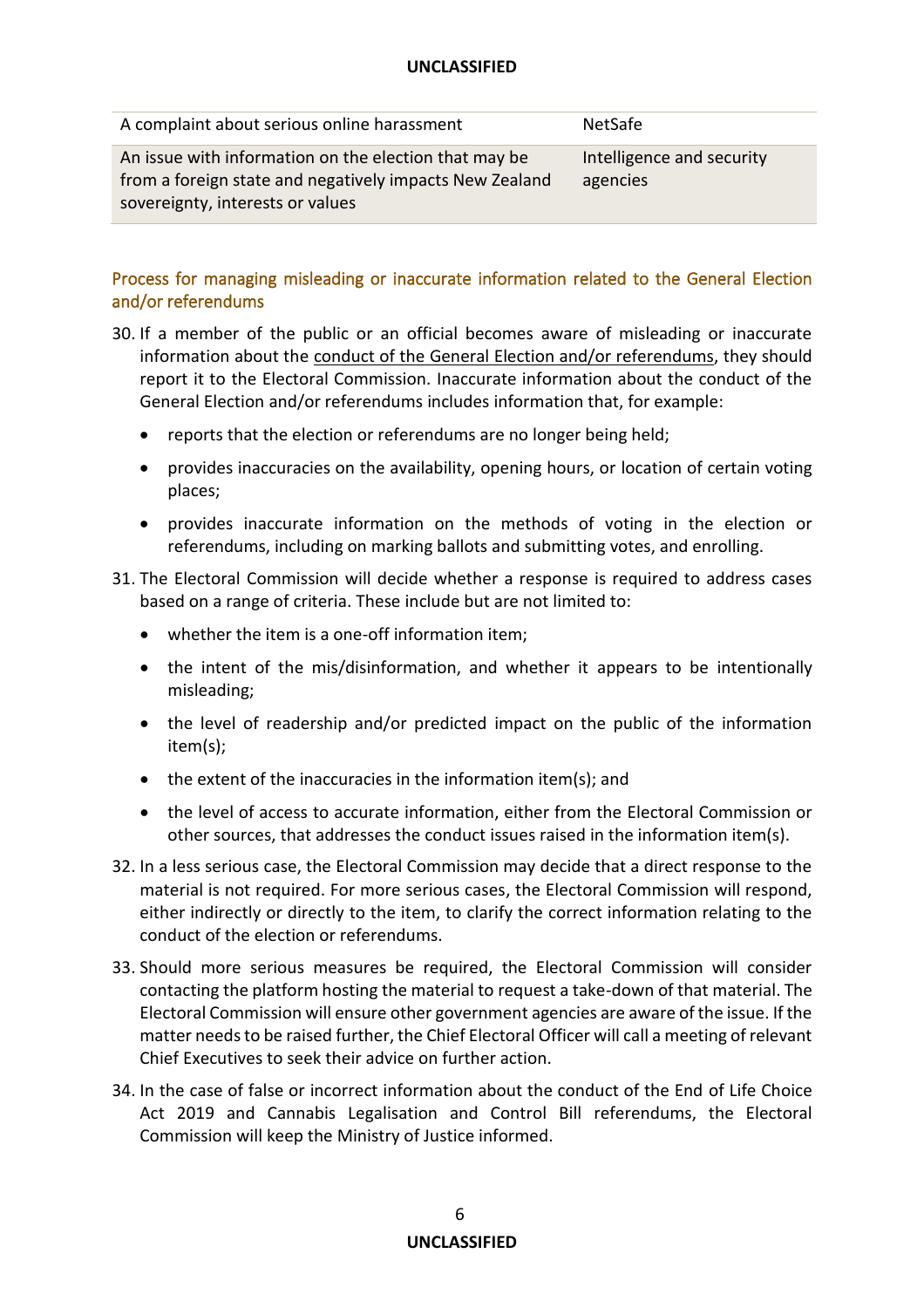- 35. If a member of the public or an official becomes aware of misleading or inaccurate information about matters that are the responsibility of other agencies but relate to the General Election or referendums, agencies will work together to make sure those who should be involved are, and ensure the issue is directed to the most appropriate agency. Agencies will exercise their existing powers in assessing these issues.
- 36. The primary channels for this sharing of information will be through the Senior Officials Committee and the Risk and Security Working Group. Senior Electoral Commission staff may also brief established National Security System governance bodies, including the Security and Intelligence Board, Hazard Risk Board and Major Events Security Committee.
- 37. Outside of these bodies, information required to assess these cases will be shared on a business-as-usual basis between the Electoral Commission and government agencies electronically on the SEEMAIL system up to the 'In Confidence' level. This sharing of information will be conducted with respect to agencies' pre-existing obligations around protecting privacy, and the personal details of any complainants.
- 38. In the event there is no clear lead agency, agencies will work together to determine the best approach to clarify the origin and seriousness of the material and the recommended response.

#### Process for assessing public information that may endanger New Zealand's national security

- 39. If the Electoral Commission or officials from another agency are referred to information by a member of the public, or otherwise become aware of information, that appears to constitute a threat to New Zealand's national security, they will refer it to the intelligence and security agencies. These agencies will act in accordance with their roles as set out the Intelligence and Security Act 2017. The intelligence and security agencies will generally avoid making any public comment on such information.
- 40. It is a function of an intelligence and security agency to provide protective security services, advice, and assistance to any public authority, and any person or class of persons authorised to receive the services, advice, and assistance. This includes the Electoral Commission, Ministers and Members of Parliament.
- 41. If the matter concerns imminent threats of violence, threats to human life, and/or threats to property, New Zealand Police will be contacted.

# Breaches of transparency or advertising rules

- 42. The Electoral Commission is responsible for ensuring that the rules regarding transparency of promoter statements, authorisation of advertising and electoral finance rules are being complied with. It has made detailed guidance on the requirements for [parties,](https://elections.nz/guidance-and-rules/for-parties/party-secretary-handbook-for-the-2020-general-election/) [candidates](https://elections.nz/guidance-and-rules/for-candidates/candidate-handbook-for-the-2020-general-election/) and [third Parties](https://elections.nz/guidance-and-rules/for-third-party-promoters/third-party-handbook-for-the-2020-general-election/) available on its website.
- 43. The Electoral Commission considers complaints about breaches of election advertising and the Election Day rules under the Electoral Act 1993, referendum advertising rules under the Referendums Framework Act 2019, and election programmes under Part 6 of the Broadcasting Act 1989.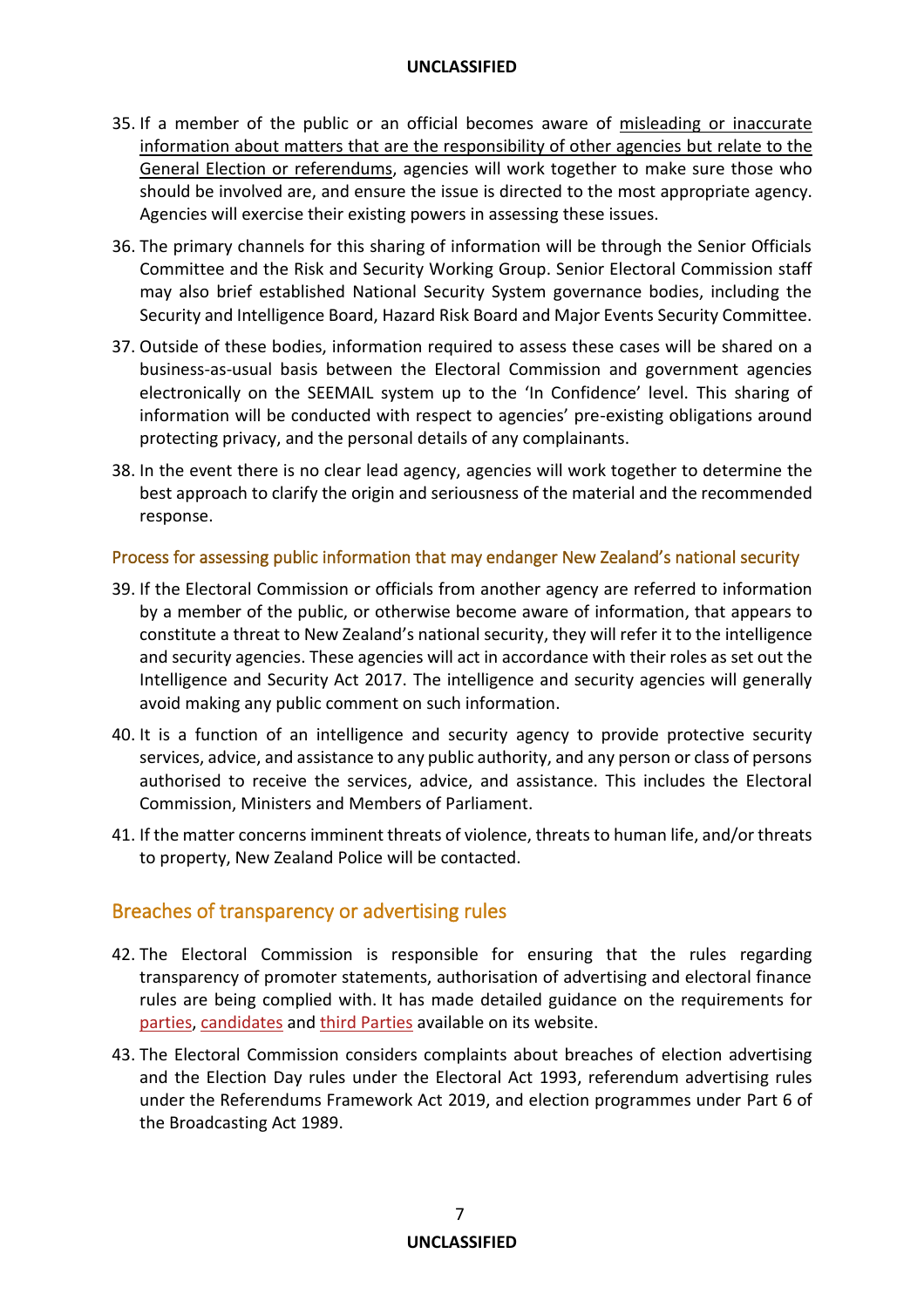- 44. Government agencies should refer suspected breaches of election and referendum advertising rules and election programme rules to the Electoral Commission. These referrals can be made to [enquiries@elections.govt.nz.](mailto:enquiries@elections.govt.nz)
- 45. The Electoral Commission will further assess the information items in line with the process noted in Annex C.
- 46. If the Electoral Commission considers a person or group has committed an offence, it may report the information it holds to the New Zealand Police.
- 47. The New Zealand Police is responsible for investigating and taking enforcement action against any parties or individuals responsible for a breach. The Electoral Commission does not have a prosecution or enforcement role.
- 48. The New Zealand Police publication, *[Elections and political matters](https://www.police.govt.nz/sites/default/files/publications/elections-and-political-matters-policy.pdf) – a guide for Police [employees](https://www.police.govt.nz/sites/default/files/publications/elections-and-political-matters-policy.pdf)* provides guidance on enforcement and is available on the Police website. 3

Andrew Kibblewhite **Secretary for Justice**

Alicia Wright **Chief Electoral Officer**

Brook Barrington **Chief Executive, Department of the Prime Minister and Cabinet**

<sup>3</sup> <https://www.police.govt.nz/sites/default/files/publications/elections-and-political-matters-policy.pdf>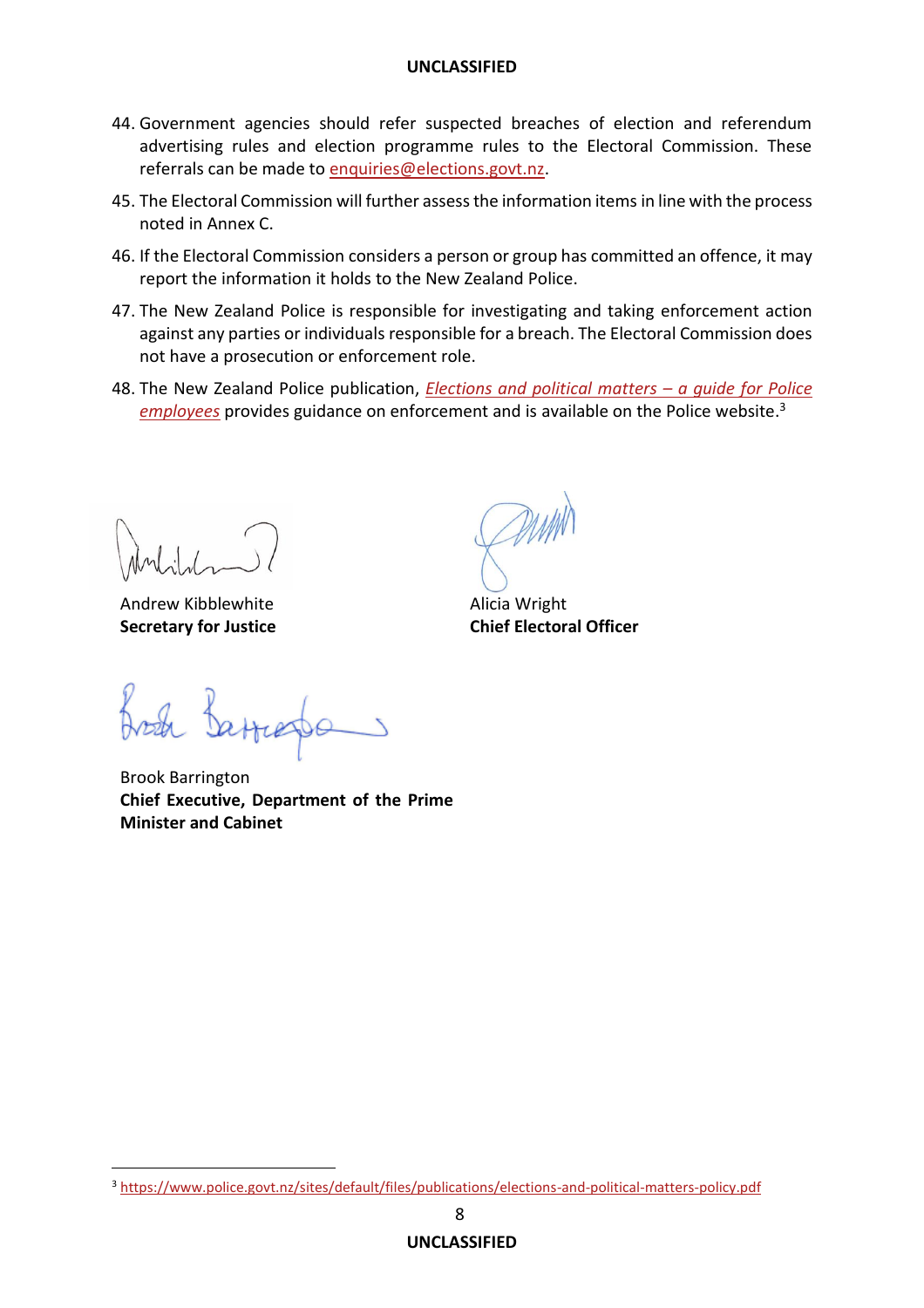9

Annex A: Process for agencies handling enquiries relating to the conduct of the General Election and the referendums



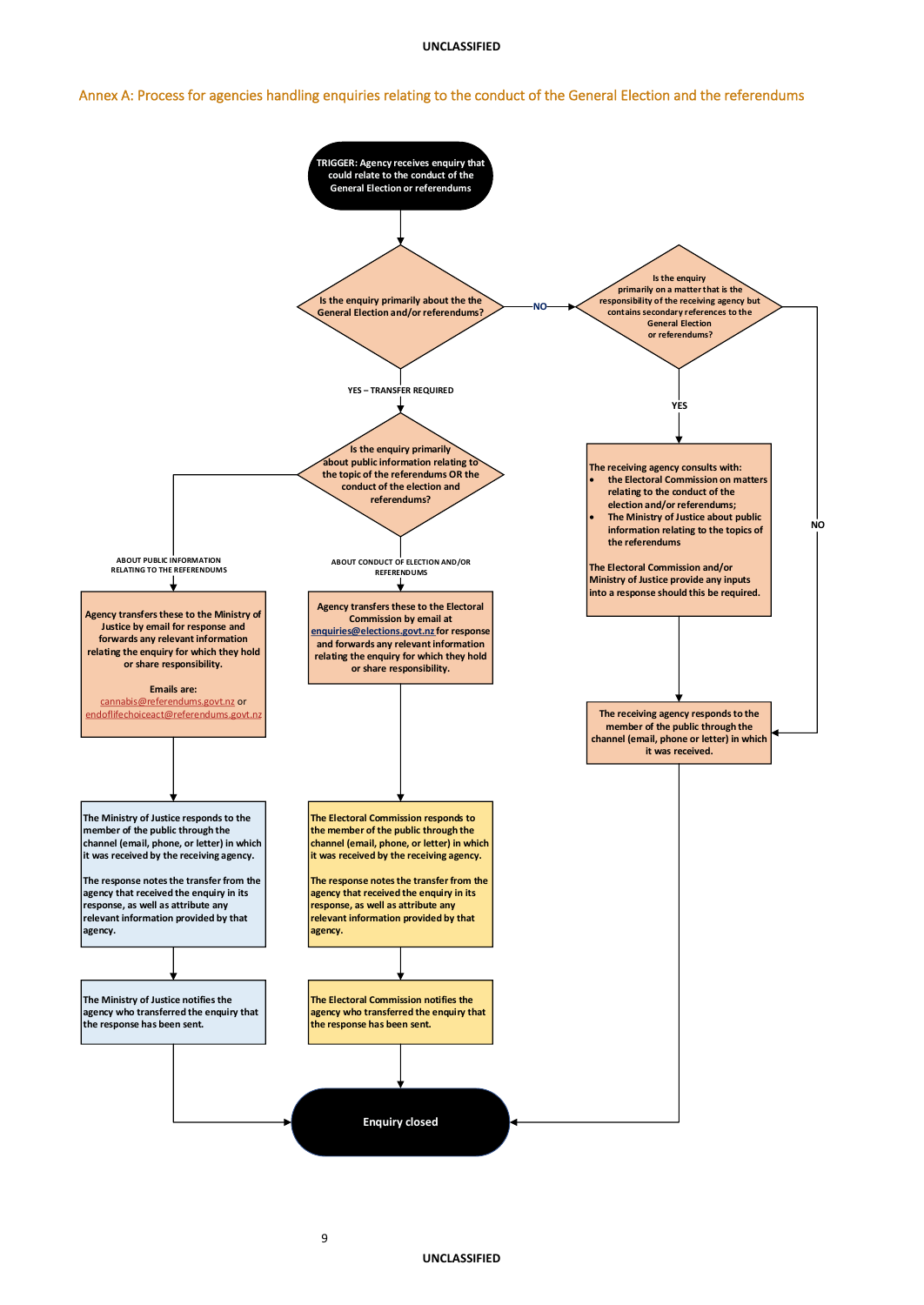### Annex B: Complaint processes for the public regarding content

- 1. The Electoral Commission does not proactively respond to matters relating to the content of information outside what is considered content on the conduct of the General Election or referendums.
- 2. However, the Electoral Commission and other government agencies that receive complaints from members of the public regarding the content of election or referendum information will direct people to the following organisations:

| <b>Agency</b>                                                                                                                                                                   | Coverage                                                                                                                                                                                                                                                                                                                                                                                                                                                                                                                                                                                 | <b>Contact details</b>                                                      |
|---------------------------------------------------------------------------------------------------------------------------------------------------------------------------------|------------------------------------------------------------------------------------------------------------------------------------------------------------------------------------------------------------------------------------------------------------------------------------------------------------------------------------------------------------------------------------------------------------------------------------------------------------------------------------------------------------------------------------------------------------------------------------------|-----------------------------------------------------------------------------|
| <b>Broadcasting</b><br><b>Standards</b><br><b>Authority (BSA)</b><br>(Independent<br><b>Crown Entity</b><br>under the<br>umbrella of<br>Ministry of<br>Culture and<br>Heritage) | For matters and complaints regarding<br>broadcasting during the election, including<br>content of election programmes (i.e. short<br>promotional/campaign clips for parties or<br>candidates, broadcast on television or radio),<br>and party and candidate advertisements on<br>television or radio.<br>The BSA maintains an Election Programmes<br>Code that election programmes must follow<br>(www.bsa.govt.nz/broadcasting-<br>standards/election-code/).<br>People can lodge formal complaints in line with<br>this code. The broadcaster must follow any<br>order the BSA issues. | ☎ 0800 366 996<br><u><i><b>D</b></i></u> info@bsa.govt.nz<br>La bsa.govt.nz |
|                                                                                                                                                                                 | Third party programmes must also follow<br>relevant broadcasting standards for radio, free-<br>to-air television or pay television. If a person<br>thinks a programme has breached one of these<br>standards, they must complain to the<br>broadcaster first. If the complaint can't be<br>resolved, they can go to the BSA.                                                                                                                                                                                                                                                             |                                                                             |
| <b>Advertising</b><br><b>Standards</b><br><b>Authority (ASA)</b>                                                                                                                | For information and complaints regarding paid<br>advertisements from parties, candidates and<br>advocacy groups and individuals in all media<br>about the election and referendums.<br>Advertising must comply with ASA Codes of<br>Practice. The ASA website has more information                                                                                                                                                                                                                                                                                                       | ☎ 0800 234 357<br><u>Dasa@asa.co.nz</u><br>asa.co.nz                        |
| <b>Media Council</b>                                                                                                                                                            | about the codes and how to complain:<br>asa.co.nz/complaints<br>Information and complaints regarding the press,                                                                                                                                                                                                                                                                                                                                                                                                                                                                          | <u>■ mediacouncil.org.nz</u>                                                |
|                                                                                                                                                                                 | including complaints about the editorial content<br>of newspapers, their websites and news and<br>current affairs content on websites of some<br>broadcasters.                                                                                                                                                                                                                                                                                                                                                                                                                           |                                                                             |
|                                                                                                                                                                                 | If a person wishes to complain about editorial<br>content, they must go to the publisher first. If                                                                                                                                                                                                                                                                                                                                                                                                                                                                                       |                                                                             |

#### **UNCLASSIFIED**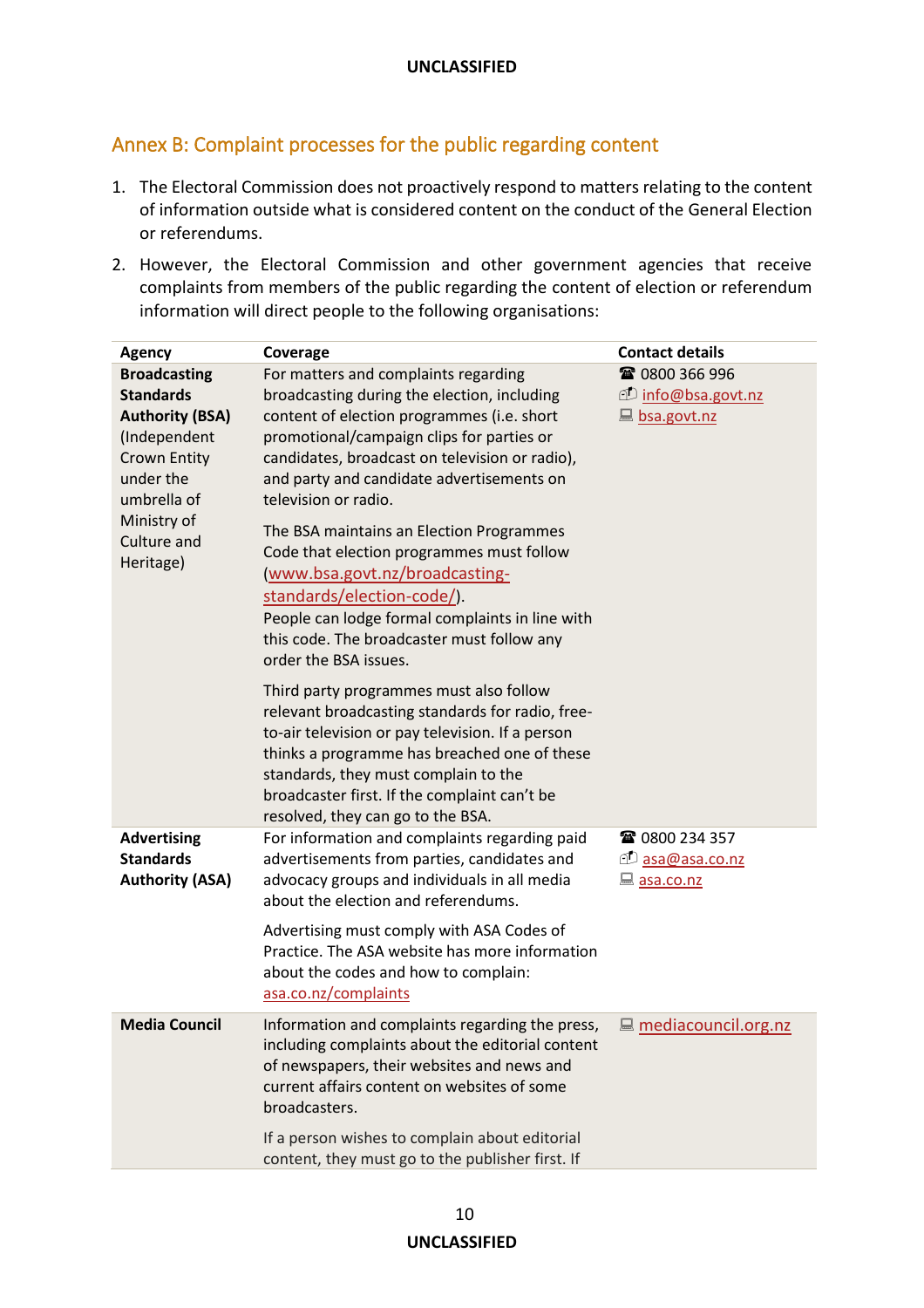|                          | the publisher cannot resolve the complaint, the<br>matter can be taken to the Media Council.                                                                                                                          |                                                                                                                                                          |
|--------------------------|-----------------------------------------------------------------------------------------------------------------------------------------------------------------------------------------------------------------------|----------------------------------------------------------------------------------------------------------------------------------------------------------|
| <b>Local authorities</b> | For questions or complaints about the<br>placement of election signs, which are handled<br>by the council in the area the sign is located.                                                                            | details<br>Contact<br>for<br>all<br>councils:<br>lgnz.co.nz/nzs-local-<br>government/new-zealands-<br>councils                                           |
| <b>Netsafe</b>           | Serious or repeated harmful digital<br>communications, such as harassment, racist,<br>sexist and religiously intolerant comments and<br>other behaviour that breaches the Harmful<br>Digital Communications Act 2015. | <b>雷 0508 NETSAFE</b><br>(0508638723)<br>Text 'Netsafe' to 4282<br><b>D</b> help@netsafe.org.nz<br>$\Box$ Online report form at<br>netsafe.org.nz/report |